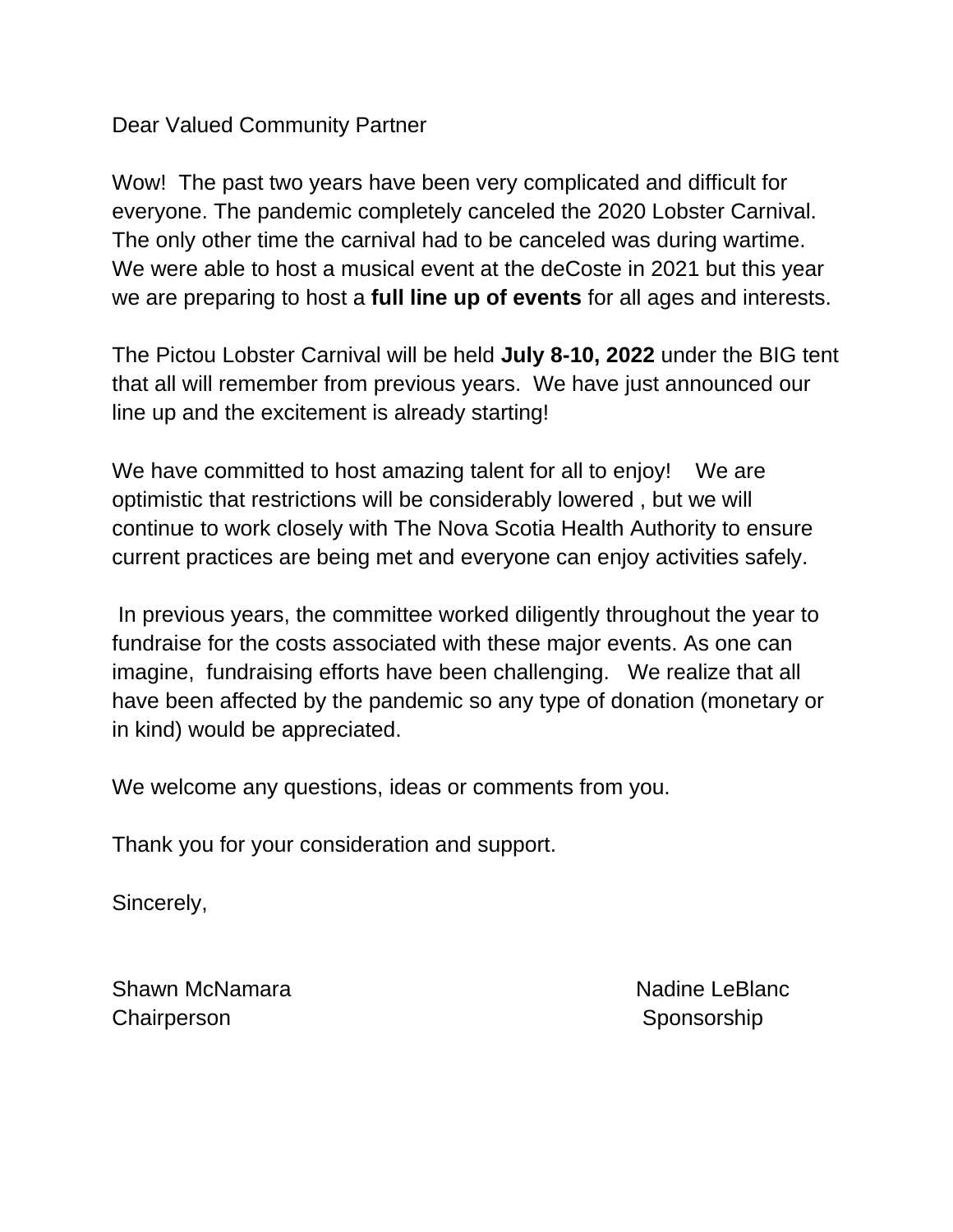# 2022 Pictou Lobster Carnival Sponsor Package

## VIP \$5000+

● Acknowledged with logo as a VIP Sponsor in all promotions including the Carnival website, event programmes/posters and social media

- Ten radio mentions during Carnival weekend
- Logo displayed on screen at main stage
- Opportunity for on-site sales and promotions
- Main stage announcement mention throughout event
- Eight beer garden/main stage passes
- High impact banner placement (inside main stage fenced area)

# Platinum \$3500-\$4999

- Acknowledged with logo as a Platinum Sponsor on the Carnival website and social media
- Acknowledged by name as a Platinum Sponsor in event programmes/posters
- Logo displayed on screen at main stage Opportunity for on-site sales and promotions
- $\bullet$  Six beer garden/main stage passes
- High impact banner placement on event grounds (on fence at Front Street gate)

## Gold \$1500-\$3499

- Acknowledged with logo as a Gold sponsor on the Carnival website and social media
- Named as Gold sponsor on screen at main stage
- Four beer garden/main stage passes
- Banner placement on event grounds (around "in-field" fencing by main stage)

#### Silver \$500-\$1499

- Acknowledged by name as a Silver Sponsor on the Carnival website and social media
- Named as Silver Sponsor on screen at main stage
- Two beer garden/main stage passes
- Banner placement on event grounds (along ball field fence on Front Street)

#### Bronze \$100-\$499

- Acknowledged by name as a Bronze Sponsor on the Carnival website
- Banner placement on fence near midway

Friend of the Carnival \$25-99